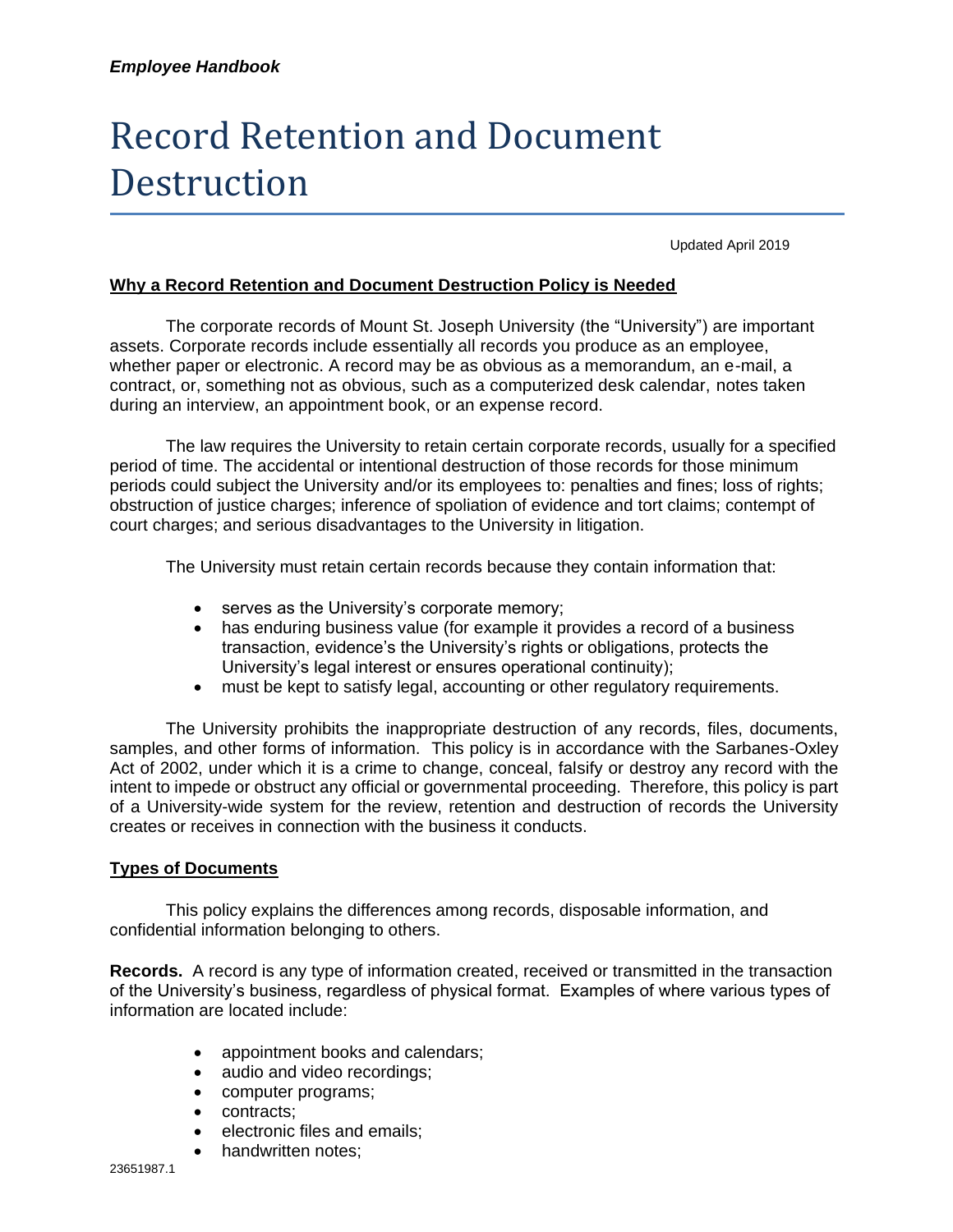- invoices;
- letters and other correspondence;
- magnetic tape:
- memory in cell phones and PDAs;
- online postings such as on Facebook, Twitter, Instagram, Snapchat, Slack, Reddit, Vine and other social media platforms and websites;
- performance reviews and other personnel documents;
- test samples;
- voicemails.

Therefore, any paper records and electronic files, including any records of donations made online, that are part of any of the categories listed in the MSJ Records Retention Schedule appended to this policy, must be retained for the amount of time indicated in that Schedule. A record must not be retained beyond the period indicated in the Record Retention Schedule, unless a valid business reason (or a litigation hold or other special situation) calls for its continued retention. If you are unsure whether to retain a certain record, contact the Vice President of Compliance, Risk, and Legal Affairs/General Counsel. The MSJ Records Retention Schedule may also be found on the Fiscal Operations myMount Finance page.

**Disposable Information.** Disposable information consists of data that may be discarded or deleted at the discretion of the user once it has served its temporary useful purpose and/or data that may be safely destroyed because it is not a record as defined by this policy. Examples may include:

- duplicates of originals that have not been annotated;
- preliminary drafts of letters, memoranda, reports, worksheets and informal notes that do not represent significant steps or decisions in the preparation of an official record;
- books, periodicals, manuals, training binders and other printed materials obtained from sources outside of the University and retained primarily for reference purposes;
- spam and junk mail.

**Confidential Information Belonging to Others.** Any confidential information that an employee may have obtained from a source outside of the University, such as a previous employer, must not, so long as such information remains confidential, be disclosed to or used by the University. Unsolicited, confidential information submitted to the University should be refused, returned to the sender where possible, and deleted if received via the internet.

## **Mandatory Compliance**

**Responsibility of All Employees.** The University expects all employees to fully comply with this policy and any published records retention or destruction policies and schedules, and any litigation hold communications. Failure to do so may subject the University, its employees, and contract staff to serious civil and/or criminal liability. An employee's failure to comply with this policy may result in discipline, including suspension or termination.

**Reporting Policy Violations.** The University is committed to enforcing this policy as it applies to all forms of records. The effectiveness of the University's efforts, however, depends largely on employees. If you feel that you or someone else may have violated this policy, you should report the incident immediately to your supervisor. If you are not comfortable raising the issue with your supervisor, or do not believe the supervisor has dealt with the matter properly, you should contact the Vice President of Compliance, Risk, and Legal Affairs/General Counsel. If employees do not report violations, the University may not know of a violation and would not be able to take appropriate corrective action. The University prohibits any form of discipline,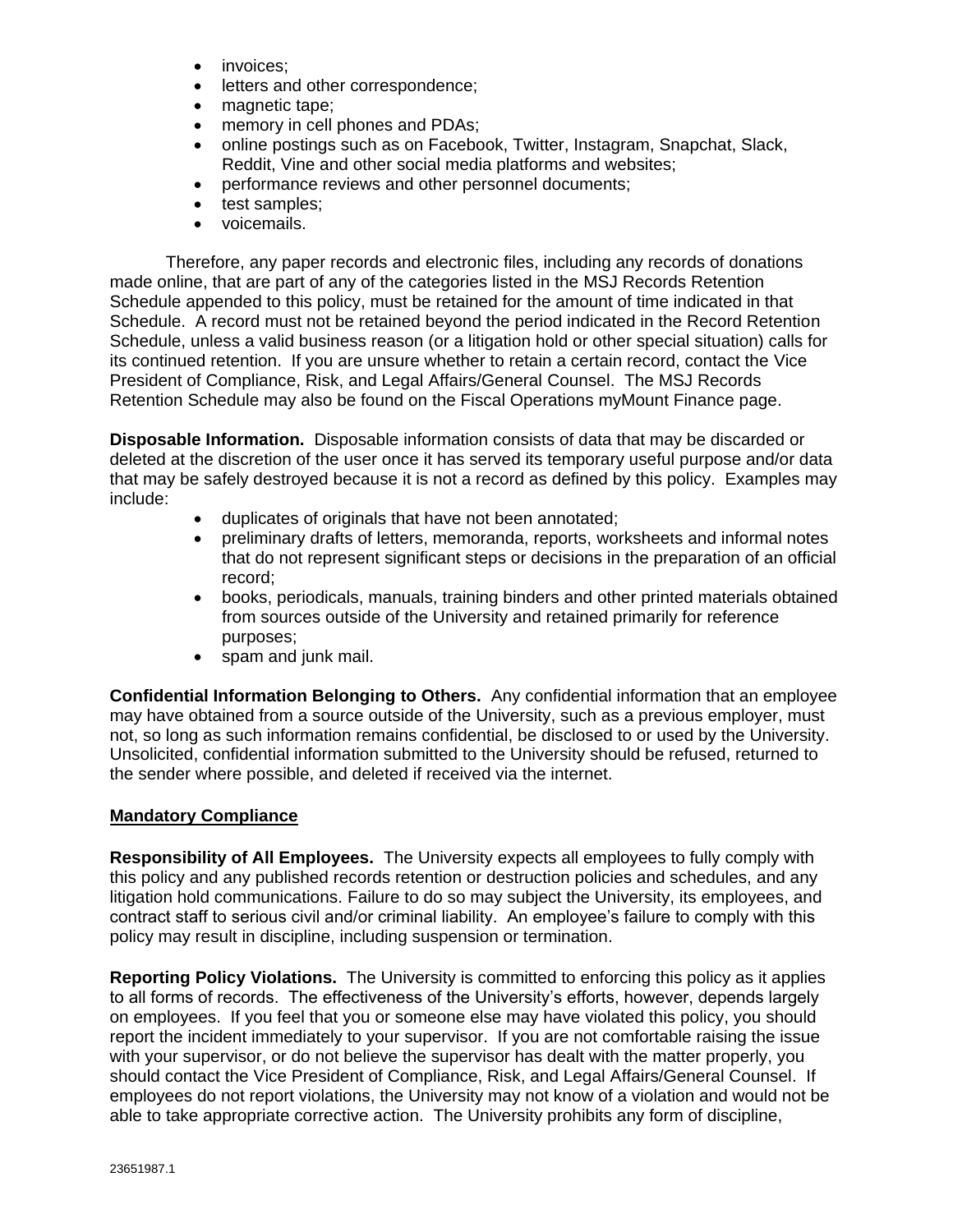reprisal, intimidation, or retaliation for reporting incidents of inappropriate conduct of any kind, pursuing any record destruction claim, or cooperating in related investigations.

# **Vice President of Compliance, Risk, and Legal Affairs/General Counsel and Chief Financial Officer**

The Vice President of Compliance, Risk, and Legal Affairs/General Counsel and the Chief Financial Officer, are responsible for identifying the documents that the University must or should retain, and determining the proper period of retention. The Vice President of Compliance, Risk, and Legal Affairs/General Counsel and Chief Financial Officer also arrange for the proper storage and retrieval of records, coordinating with outside vendors where appropriate, and also handle the destruction of records whose retention period has expired. The current Vice President of Compliance, Risk, and Legal Affairs/General Counsel is Paige Ellerman. The current Chief Financial Officer is Jeffrey C. Briggs.

## **How to Store and Destroy Records**

**Storage.** The University's records must be stored in a safe, secure and accessible manner. Any documents and financial files that are essential to the University's business operations during an emergency must be duplicated and backed up at least once per week and maintained off site.

**Destruction.** The University's Vice President of Compliance, Risk, and Legal Affairs/General Counsel and the Chief Financial Officer is responsible for the continuing process of identifying the records that have met their required retention period and supervising their destruction. The destruction of confidential, financial and personnel related records must be conducted by shredding if possible. Non-confidential records may be destroyed by recycling. The destruction of electronic records must be coordinated with Chad Montag in the IT Department, 513-244- 4404; [Chad.Montag@msj.edu.](mailto:Chad.Montag@msj.edu)

If you receive any litigation hold communication then you must preserve those records and stop the destruction of those records until the University's legal counsel determines the records are no longer needed. That exception supersedes any previously or subsequently established destruction schedule for those records. Destruction may only begin again once the Vice President of Compliance, Risk, and Legal Affairs/General Counsel has lifted the applicable litigation hold.

## **Litigation Holds and Other Special Situations**

The University requires all employees to comply fully with the MSJ Record Retention Schedule and procedures as provided in this policy. All employees should note the following general exception to any stated destruction schedule: if you believe, or the University informs you, that the University records are relevant to current litigation, potential litigation (that is, a dispute that could result in litigation), government investigation, audit, or other event, you must preserve, not delete, dispose, destroy or change those records, including emails, until the University's legal counsel determines those records are no longer needed. This exception is referred to as a litigation hold or legal hold, and replaces any previously or subsequently established destruction schedule for those records. If you believe this exception may apply, or have any questions regarding whether it may possibly apply, please contact the Vice President of Compliance, Risk, and Legal Affairs/General Counsel.

In addition, you may be asked to suspend any routine document disposal procedures in connection with certain other types of events, such as the merger of the University with another organization or the replacement of the University's information technology systems.